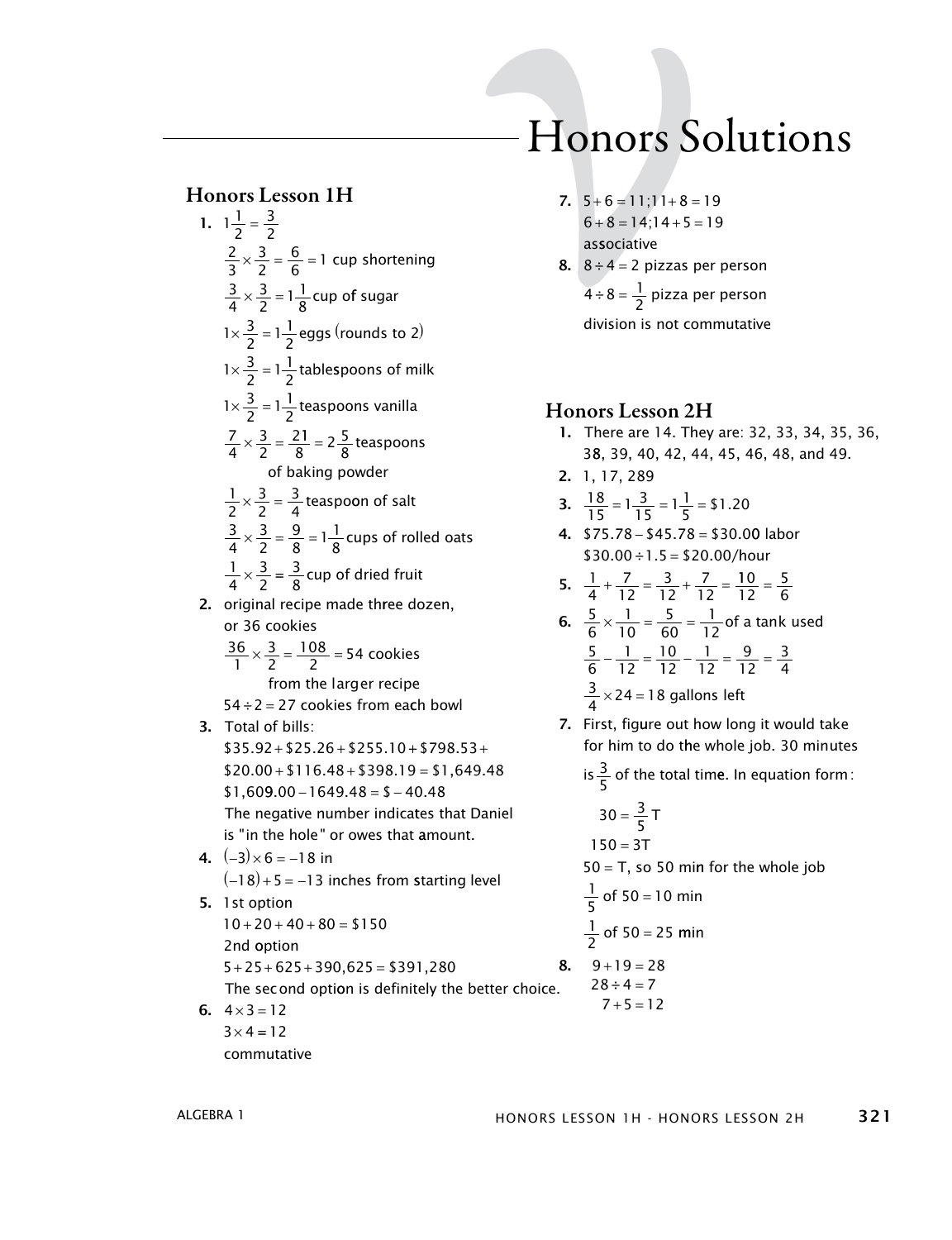9. 
$$
5 \times 4 = 20
$$
  
20-1=19  
19+8 = 27 yards

10. 
$$
\$ - 20.00 + \$ 35.00 = \$ 15.00
$$

$$
\$ 15 + \$ 70.00 = \$ 85.00
$$

$$
\$ 85.00 - \$ 10.00 = \$ 75.00
$$

$$
\$ 75.00 - \$ 22.50 = \$ 52.50
$$

# **Honors Lesson 3H**

- 1. yes
- 2. rational
- 3. rational

4. 
$$
A = \frac{1}{2}bh
$$
  
\n $12 = \frac{1}{2}(6)h$   
\n $12 = 3h$   
\n4 in = h

5. 
$$
P = 2L + 2W
$$
  
\n $30 = 2(10) + 2W$   
\n $30 = 20 + 2W$   
\n $10 = 2W$   
\n5 cm = W  
\n6.  $d = rt$   
\n $11\frac{1}{4} = 4\frac{1}{2}(t)$   
\n $\frac{45}{4} = \frac{18}{4}(t)$   
\n $45 = 18t$   
\n $t = \frac{45}{18} = 2\frac{1}{2}$  hours  
\nusing decimals:  $11.25 = 4.5t$   
\n $2.5 = t$   
\n7.  $p = 0.433d$   
\n $43.3 = .433d$   
\n $43.300 = 433d$ 

$$
d=100\hspace{.1cm}ft
$$

#### **Honors Lesson 4H**

- $1.2$  $2.18$  $3.1$  $4 \quad 4$  $5.9$ **6.** Test 2 7. Test 4 8.  $100 - 75 = 25$ 9. John:  $95 + 90 + 95 + 93 + 97 = 470$  $470 \div 5 = 94$ David:  $98 + 90 + 90 + 75 + 100 = 453$  $453 \div 5 = 90.6$ You may have slightly different results depending on how you estimated the scores. John had the highest average score. 10. Joe sold 25. Jeff sold 20. The graphs agree.
- 11. Jeff probably drew the first graph: it is unlikely that he would have presented the data in a way that made it look like he had only sold a fraction of what loe sold. Joe probably drew the second graph.
- 12. Answers will vary.

# **Honors Lesson 5H**

- 1.  $(6$  steps, east)
- 2.  $6+(-10) = -4$ , so (4 steps, west)
- 3.  $(4 \text{ paces, south})$
- 4.  $(2, south)$
- 5.  $(6, north)$
- 6.  $A^2 + B^2 = C^2$

$$
4^2 + 4^2 = C^2
$$
  
32 = C<sup>2</sup>

$$
C = \sqrt{32}
$$

7.  $(\sqrt{32}$ , northeast)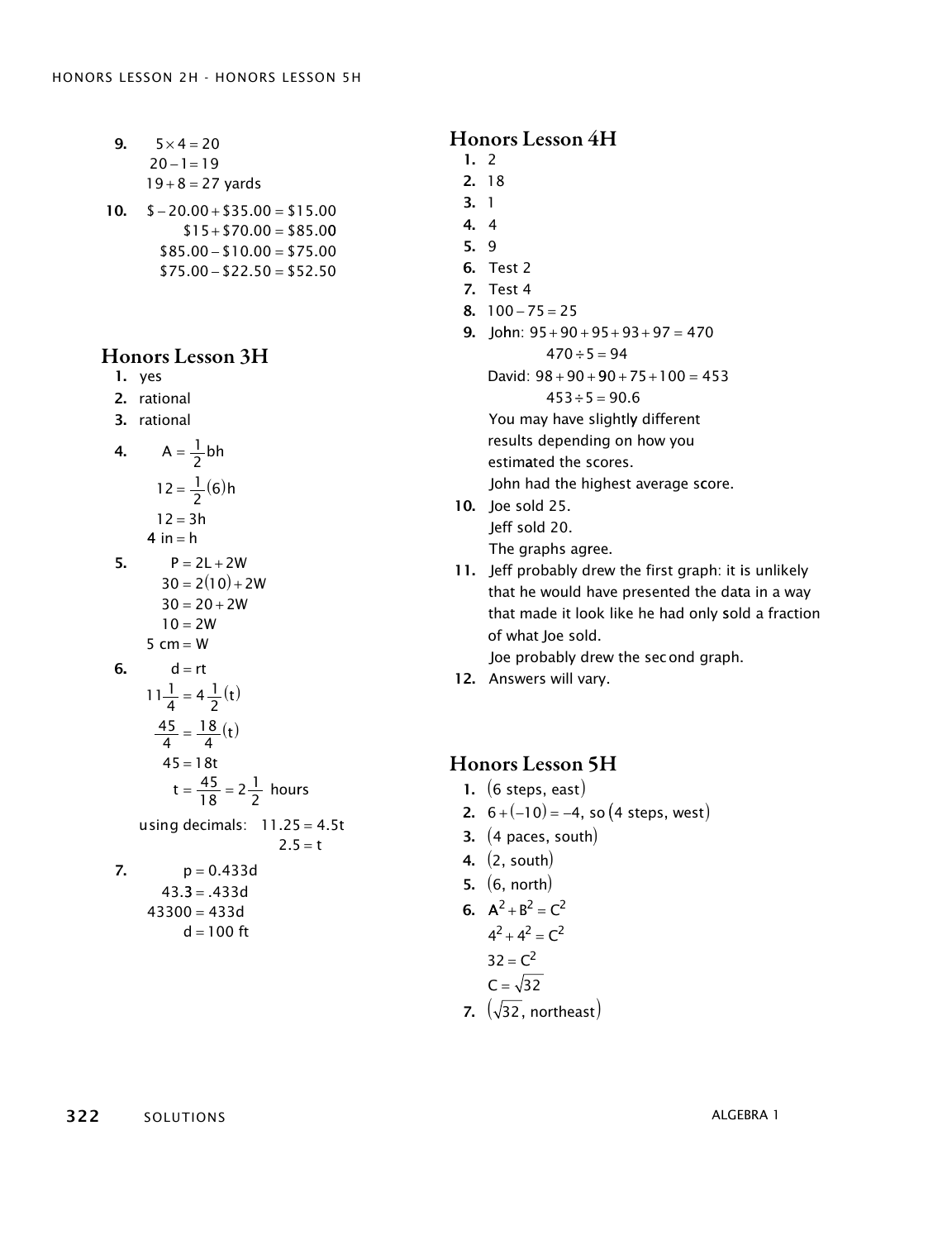8.  $8^2 + 8^2 = C^2$ = =  $(\sqrt{128}$  , southwest) 128 128  $C^2$ C

# Honors Lesson 6H



#### Honors Lesson 7H

- 1. done
- 2. done
- 3. slope is negative; less steep than 1; Y-intercept is 1. Line a is the best choice.
- 4. slope is positive; steeper than 1; Y-interce pt is 1. Line c is the best choice.
- 5. slope is positive; less steep than 1; Y-intercept is -1. Line b is the best choice.
- 6. slope is positive; steeper than 1; Y-intercept is 0. Line d is the best choice.
- 7. slope is positive; steeper than 1; Y-intercept is 0. Line h is the best choice.
- 8. slope is positive; less steep than 1; Y-intercept is 3. Line f is the best choice.
- 9. slope is positive; equal to 1; Y-intercept is 0. Line g is the best choice.
- 10. slope is negative; equal to 1; Y-intercept is –3. Line e is the best choice.

#### Honors Lesson 8H

1. done 2.  $\frac{4}{12}$  or 3.  $\frac{10}{15}$  or 4.  $\frac{9}{6}$  or 5. done 6.  $\frac{8}{31}$ o 12 1 3 15 2 3 6 3 2  $\frac{8}{24}$  or  $\frac{1}{3}$  $\frac{10}{20}$  or  $\frac{18}{34}$ or 3 20 1 7.  $\frac{10}{20}$  or  $\frac{1}{2}$ 24 3 8.  $\frac{18}{24}$  or  $\frac{3}{4}$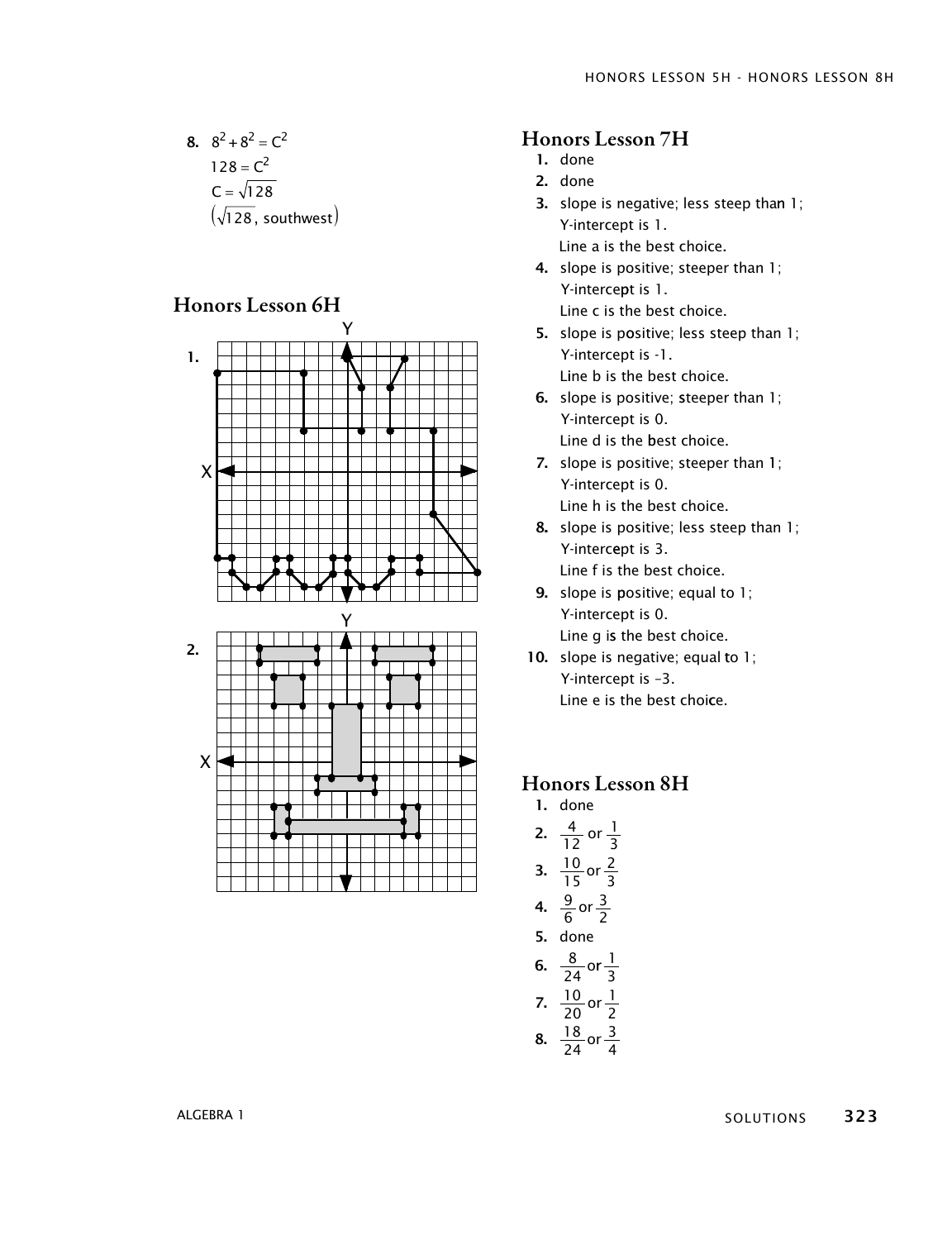

# **Honors Lesson 9H**

1. X is greater than 11 and less than 20,

so 
$$
C = 2.75X
$$
  
\n $C = 2.75(12)$   
\n $C = $33.00$ 

2. X is greater than 0 and less than 10, so

so  $C = 3X$  $C = 3(5)$  $C = $15.00$ 

3. Cost of 10 reams =  $$3.00 \times 10 = $30.00$ Cost of 20 reams =  $$2.50 \times 20 = $50.00$ This shows that we can use the lowest price category.  $$50.00 \div $2.50 = 20$  reams

4. Let  $F =$  Finance charge, and  $B =$  Balance  $E = 008R$  if  $R > 1000$ 

 $\sim$ 

$$
F = .0088 \text{ m} \cdot B > 1000
$$
  
\n
$$
F = .012B \text{ if } 1000 \ge B \ge 50
$$
  
\n
$$
F = 1 \text{ if } 50 > B > 0
$$
  
\n
$$
F = 0 \text{ if } B = 0
$$

5. 
$$
F = .012B
$$

$$
F = .012(3600)
$$
  

$$
F = $7.20
$$

6. The lowest possible charge if the balance is over \$1000 is \$1000.01 $\times$ .008 = \$8.00 (rounded). If the balance were under \$50, the charge would have been \$1.00, so it must have been between \$50.00 and \$1000.00.

> $$7.00 = .012 \times B$  $$7.00 \div .012 = B$  $B = $583.33$ (rounded)

7. Let  $P = Pay$  and  $H = Hours$ .

 $P = 10H$  for all hours under 40.

 $P = 15H$  for all hours over 40.  $P = 20H$  for holiday hours.

8.  $P = 10H$ 

$$
P=10(40)
$$

$$
P=\$400
$$

- $40(10) + 5(15) + 6(20) =$ 9.  $400 + 75 + 120 = $595$
- $$580 $400 = $180$  in overtime pay.  $10.$  $$180 \div $15 = 12$  hours overtime;
	- $12+40$  regular = 52 hours worked.

# **Honors Lesson 10H**

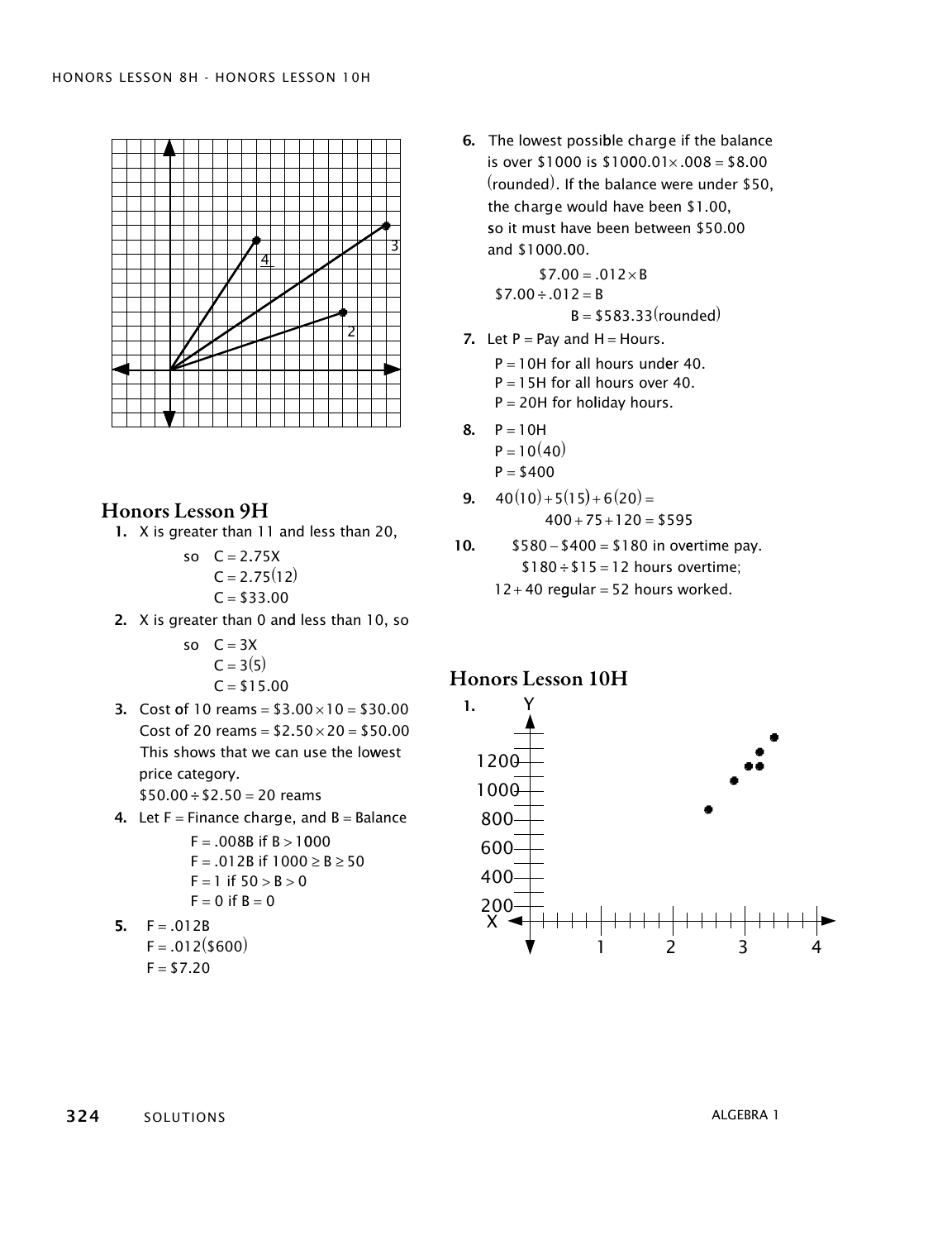

Honors Lesson 11H



2. slope = 
$$
\frac{Y_2 - Y_1}{X_2 - X_1}
$$
  

$$
\frac{400 - 50}{5 - 0} = \frac{350}{5} = 70
$$

This is not the slope that you will get from a quick observation of the graph . Remember that you used two different scales for X- and Y-axes.

3. 
$$
Y = mX + b
$$
  
\n $50 = 70(0) + b$   
\n $50 = b$   
\n $Y = 70X + 50$ 

4. 
$$
G = 70T + 50
$$

**5.**  $V = 70(30) + 50$  $V = 2,100 + 50$  $V = $2,150$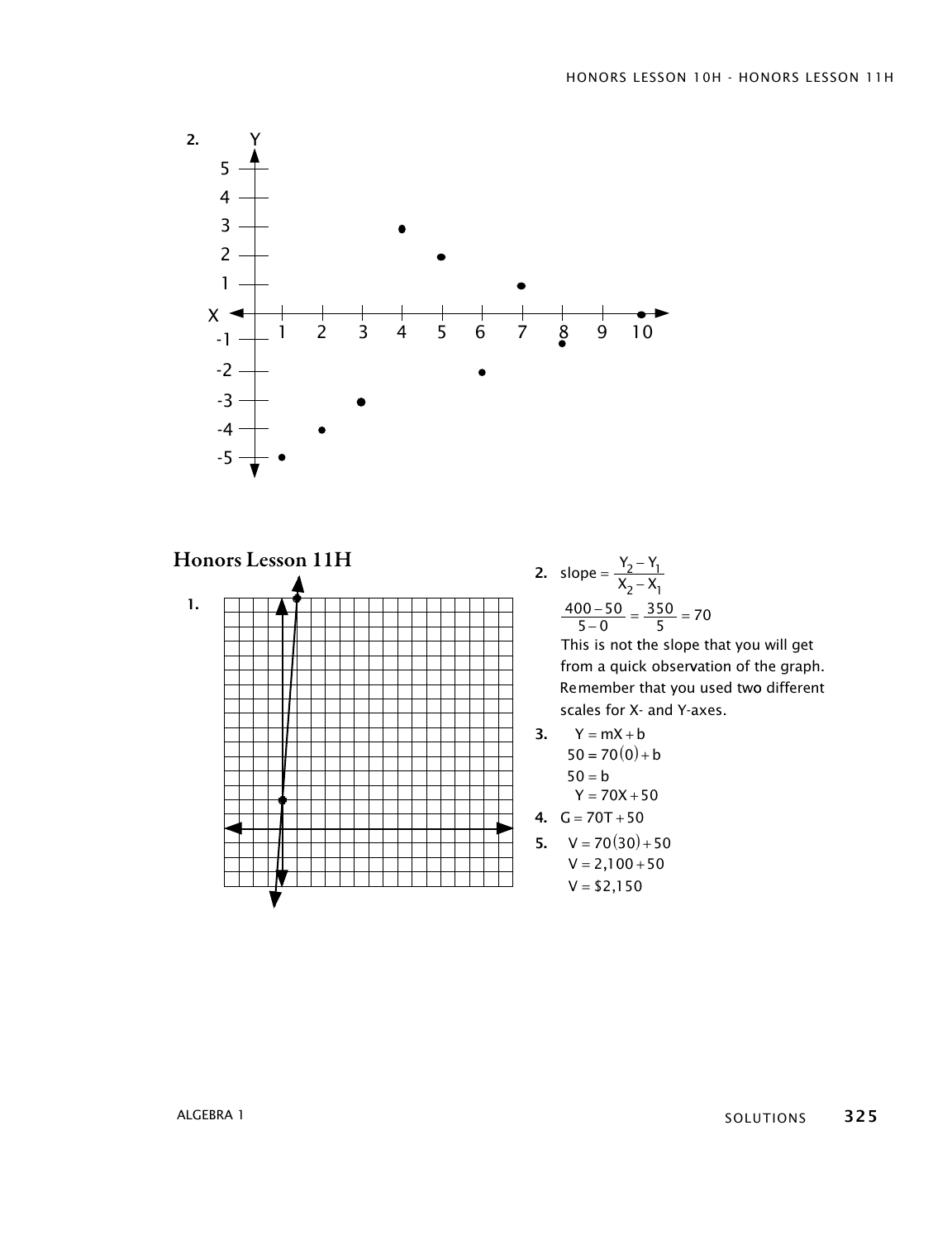**6.** start with points  $(10, 50)$  and  $(15, 80)$ 

slope = 
$$
\frac{80-50}{15-10} = \frac{30}{5} = 6
$$
  
\nY = mX + b  
\n(50) = 6(10) + b  
\n50 = 60 + b  
\n-10 = b  
\nY = 6X - 10  
\nG = 6(12) - 10  
\nG = 72-10

$$
G = 62
$$
  
8. 90 = 6T - 10  
100 = 6T  
T = 16.67 (rounded)

7.

#### Honors Lesson 12H

1.  $C = .15M + 20$ 

2. 
$$
C = 0M + 30
$$
 or  $C = 30$ 

3. plan 1: 
$$
C = .15(80) + 40(2 \text{ days})
$$
  
\n $C = 12 + 40$   
\n $C = $52$   
\nplan 2:  $C = $60(2 \text{ days})$ 

Plan 1 is cheaper.

**4.** 
$$
\frac{5}{100} = \frac{1}{20}
$$
  
**5.** 
$$
\frac{Y_2 - Y_1}{X_2 - X_1}
$$

$$
\frac{2 - 0}{X - 0} = \frac{1}{20}
$$

$$
2(20) = 1(X)
$$

$$
X=40 \text{ ft}
$$

## Honors Lesson 13H

1. 
$$
X-Y = 2
$$
  
-Y = -X + 2  
Y = X - 2

(Try a sample set of points to see which side of the line to shade.)

$$
2. \quad X + Y = 6
$$

$$
Y=-X+6
$$

$$
3. \text{ves}
$$



 $-4$  2X – Y = 2  $-Y = -2X + 2$  $Y = 2X - 2$ 

> Original problem was ineq uality only , so line is dotted .

5. 
$$
3X + Y = 6
$$

$$
Y = -3X + 6
$$

6. no



326 solutions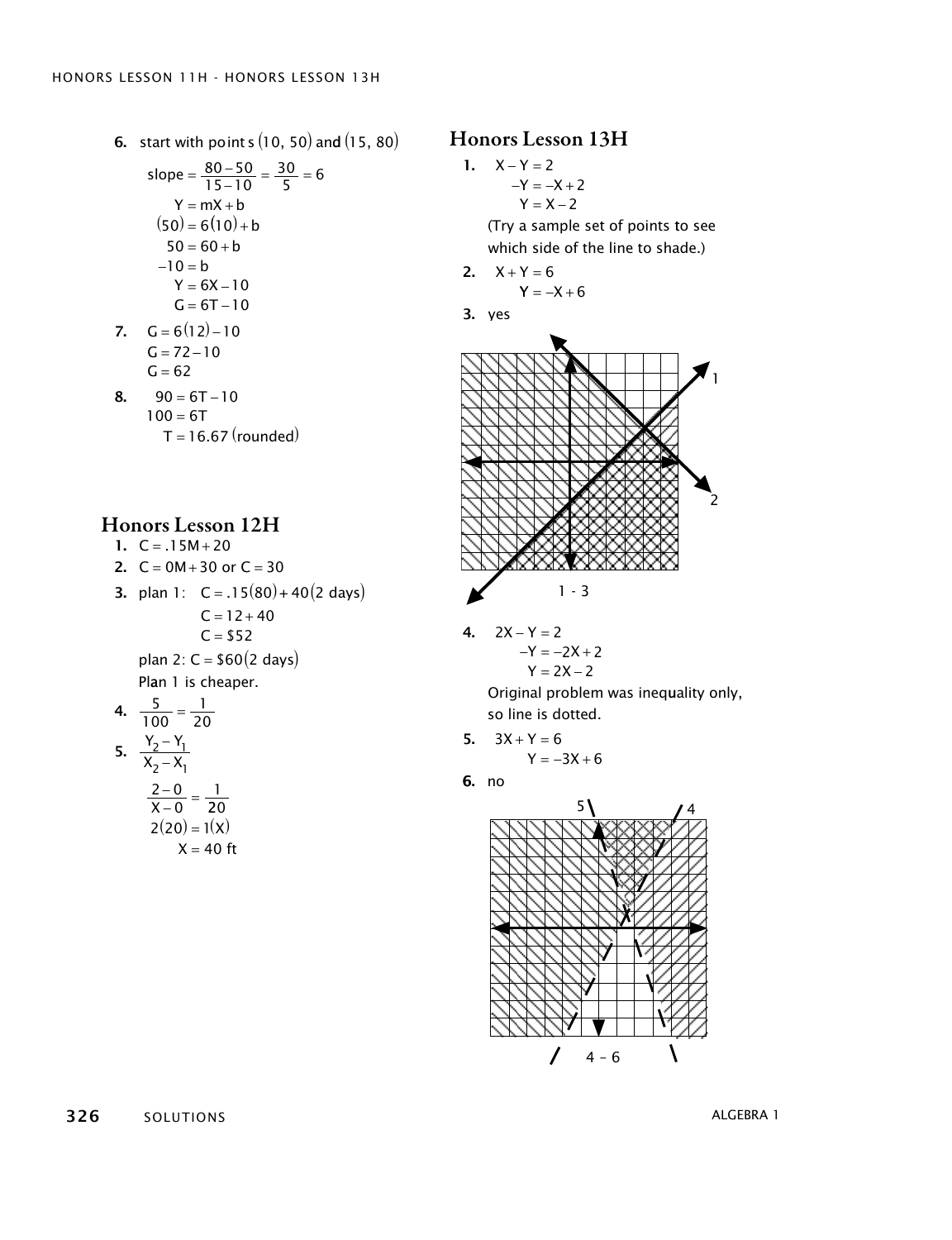- 7.  $A \geq 2B$  $200A + 500B \le 10,000$ A ≥ 5  $B \geq 2$
- 8. See graph; only the final answer has been shaded here. The shaded side of each line is indicated by the small arrows.
- 9. 20 A's and 5 B's is one possible solution. Answers will vary.



Honors Lesson 14H

1. 8 ft = 96 in 
$$
\frac{1}{12}
$$
 can be written as  $\frac{8}{96}$ .  
 $\frac{9}{96} > \frac{8}{96}$ , so no.

2. 
$$
\frac{10}{X} = \frac{1}{12}
$$
  
\n
$$
X(1) = (10)(12)
$$
  
\n
$$
X = 120 \text{ in or } 10 \text{ ft}
$$
  
\n3. 
$$
L = W + 3
$$
  
\n
$$
2L + 2W = 4.5W
$$
  
\n
$$
2(W + 3) + 2W = 4.5W
$$

 $2W + 6 + 2W = 4.5W$ 

 $6 = .5W$ 

 $12 = W$  $L = (12) + 3$  $L = 15$ 

\n- **4.** 
$$
B = 12T + 42
$$
  $B = 12(4) + 42$   $B = 48 + 42$   $B = 90$   $$90,000$
\n- **5.**  $B = 12T + 42$
\n

$$
B = 12T + 42
$$
  
\n
$$
B = 12(5) + 42
$$
  
\n
$$
B = 60 + 42
$$
  
\n
$$
B = 102
$$
  
\n\$102,000

6. 
$$
B = 12T + 42
$$

$$
126 = 12T + 42
$$

$$
84 = 12T
$$

$$
2000 + 7 = 2007
$$



8. Any answer close to \$5,000 would be ok.

#### Honors Lesson 15H

1. 
$$
T+S = 62.48
$$
  
2T + S = 87.98

$$
S = 62.48 - T
$$
  
2T + (62.48 - T) = 87.98  
T + 62.48 = 87.98  
T = 25.50

ALGEBRA 1

SOLUTIONS 327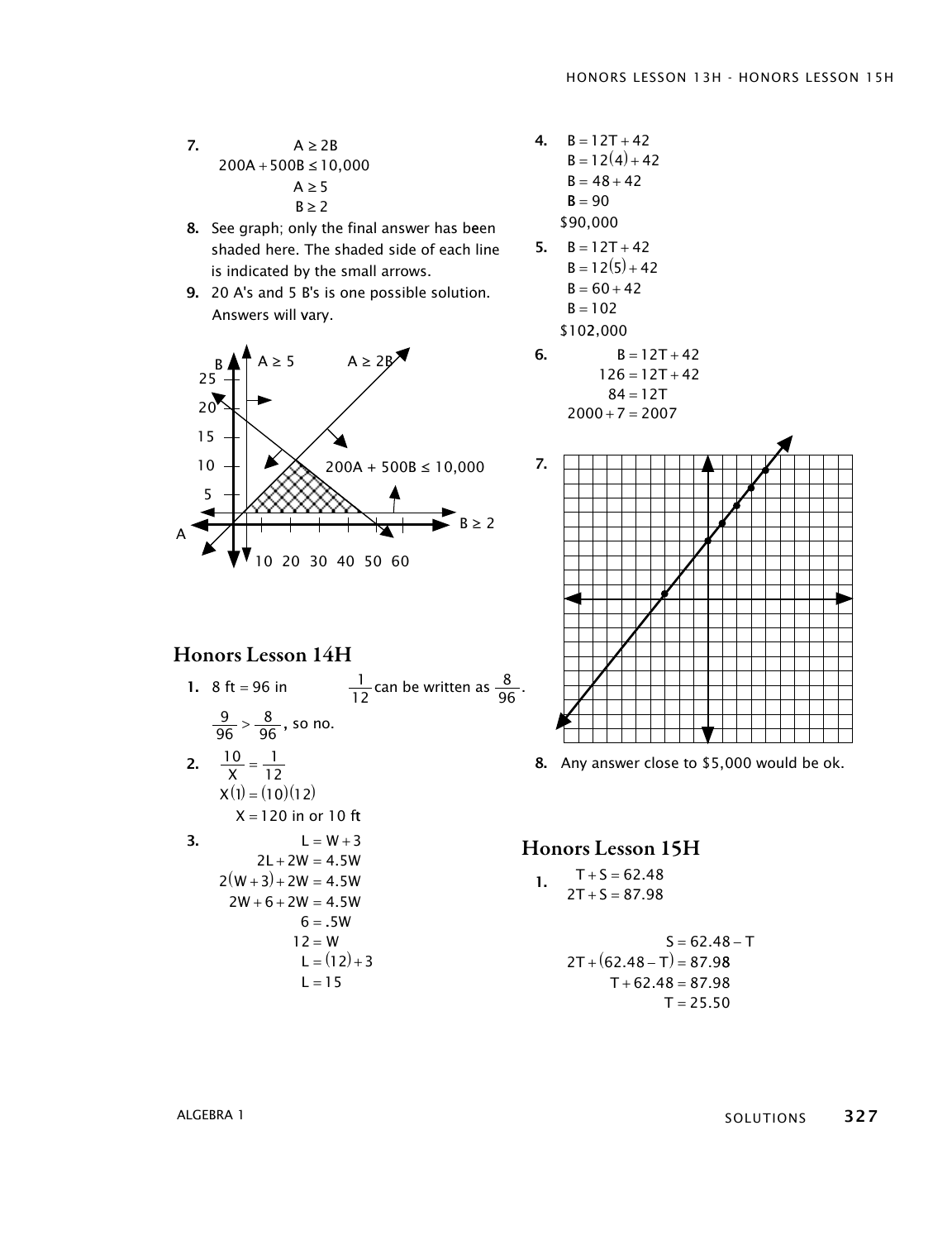$10C + 5P = 85$  $20C + 8P = 158$  $5P = 85 - 10C$ 2.  $P = 17 - 2C$  $20C + 8(17 - 2C) = 158$  $20C + 136 - 16C = 158$  $4C = 22$  $C = $5.50$  per bag  $N + P = 2$  $N = 2 - P$  $2(2-P) + 3P = 4.75$  $4 - 2P + 3P = 4.75$ 3.  $4 + P = 4.75$  $P = $.75$  per pen  $-3W = 150 - 2W$  $30 = W$  (weeks) 5.  $L =$  number of people working two years or less  $M =$  number of people working more th an two years  $L + M = 700$ 

$$
M = 700 - L
$$
  
10L + 15(700 - L) = 8500  
10L + 10500 - 15L = 8500  
-5L = -2000  
L = 400

 $10L + 15M = 8500$ 

**6.**  $3X = \left(\frac{1}{4}\right)$  $12X = 2Y$  $6X = Y$  $\frac{1}{4}$ )2Y

> 4, 24 5, 30 6, 36

(Answers will vary. The second number will be six times the first.)

Honors Lesson 16H 1.  $C = .12N + $2000$ **2.**  $R = .62N$ 3.  $C = R$  $.12N + 2000 = .62N$  $2000 = .62N - .12N$  $2000 = .50N$  $4,000 = N$ 4. Plan 1: 19.95 a month for any number of hours Plan 2:  $4.95 + 2 \times 2 = $8.95$  $4.95 + 2 \times 6 = $16.95$  $4.95 + 2 \times 10 = $24.95$  $4.95 + 2 \times 14 = $32.95$ **5.**  $C = $19.95$ ;  $C = 4.95 + 2H$  $19.95 = 4.95 + 2H$  $19.95 - 4.95 = 2H$ 6.  $15 = 2H$  $7.5 = H$ If you use the Internet more than 7.5 hours per month, then Plan 1 is better.

# Honors Lesson 17H

1. Hometown:  $F = 10 + .10(C - 50)$ AmeriBank:  $F = 8 + .12(C - 50)$ 2.  $10+.10(C-50) = 8+.12(C-50)$  $10 + .10C - 5 = 8 + .12C - 6$  $5 + .10C = 2 + .12C$  $3 = .02C$ 

$$
150 = C
$$

**3.** Hometown:  $F = 10 + .10(60)$  $F = $16$ 

> AmeriBank:  $F = 8 + .12(60)$  $F = $15.20$

AmeriBank's program would be cheaper.

4. 
$$
C = 30,000 + 755
$$

 $C = 30,000 + 75(2000)$ 5.  $C = 30,000 + 150,000$  $C = 180,000$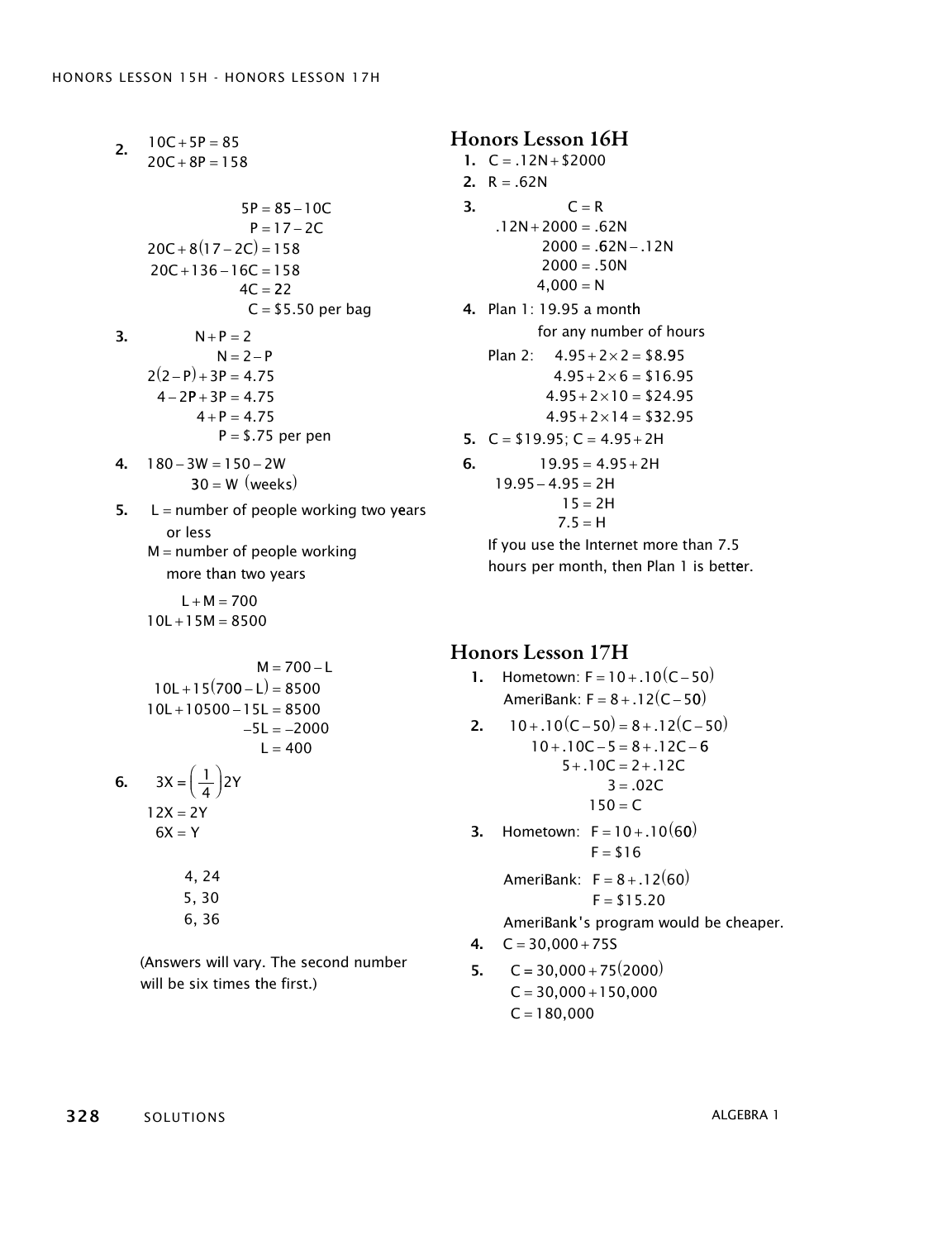6.  $150,000 = 30,000 + 755$  $120,000 = 75S$  $1,600 = S$ 

#### Honors Lesson 18H

1.  $D =$  number of dimes  $3D =$  number of nickels  $3D + 4 =$  number of quarters  $D+3D+3D+4=18$  $7D + 4 = 18$  $7D = 14$  $D = 2$  dimes  $3(2) = 6$  nickels  $(6) + 4 = 10$  quarters 2.  $C =$  number of children  $2C =$  number of adults  $4C =$  number of seniors  $4(C) + 8(2C) + 5(4C) = 1120$  $4C + 16C + 20C = 1120$  $40C = 1120$ C = 28 children  $2(28) = 56$  adults  $4(28) = 112$  seniors  $28 + 56 + 112 = 196$  people **3.** number of business rooms =  $B$ number of coupons rooms =  $B + 8$ number of standard rooms =  $(B+8)10 = 10B+80$ number of senior rooms =  $(10B + 80) - 10 = 10B + 70$  $45(B) + 40(B + 8) + 50(10B + 80) + 35(10B + 70) = 8640$  $45B + 40B + 320 + 500B + 4000 + 350B + 2450 = 8640$  $935B + 6770 = 8640$  $935B = 1870$  $B = 2$  business  $(2) + 8 = 10$  coupon  $10(2) + 80 = 100$  standard  $10(2) + 70 = 90$  senior  $2+10+100+90=202$  rooms occupied  $250 - 202 = 48$  empty rooms

**4.**  $T =$  number of 20 $\text{\textsterling}$  stamps T + 5 = number of 37¢ stamps  $10(T+5)$  = number of 1¢ stamps  $.20T + .37(T + 5) + .01(10(T + 5)) = 5.70$  $20T + 37(T + 5) + 10(T + 5) = 570$  $20T + 37T + 185 + 10T + 50 = 570$  $67T + 235 = 570$  $67T = 335$  $T =$  five 20 $\text{\textsterling}$  stamps  $T + 5 = \text{ten } 37$ ¢ stamps  $T = 100$  one-cent stamps 5.  $W =$  number of women  $W+1$  = number of men  $C =$  number of children  $8(W) + 10(W + 1) + 5C = 112$  $8W + 10W + 10 + 5C = 112$  $18W + 5C = 102$  $W + W + 1 + C = 15$  $2W + 1 + C = 15$  $2W + C = 14$  $C = 14 - 2W$ Substitute  $14 - 2W$  for C in 1st equation:  $18W + 5(14 - 2W) = 102$  $18W + 70 - 10W = 102$  $8W = 32$ W = 4 women  $W + 1 = 5$  men  $15 - (4 + 5) = 15 - 9 = 6$  children **6.** Let  $X = 1$  st digit, and  $Y = 2$ nd  $X + Y = 10$  $10Y + X = 36 + 10X + Y$  $9Y = 36 + 9X$  $-9X + 9Y = 36$  $+(9X + 9Y = 90)$  1 st eq. multiplied by 9  $18Y = 126$ Y = 7(se**c**ond digit)  $10 - 7 = 3$ (first digit) number is 37  $73 - 37 = 36$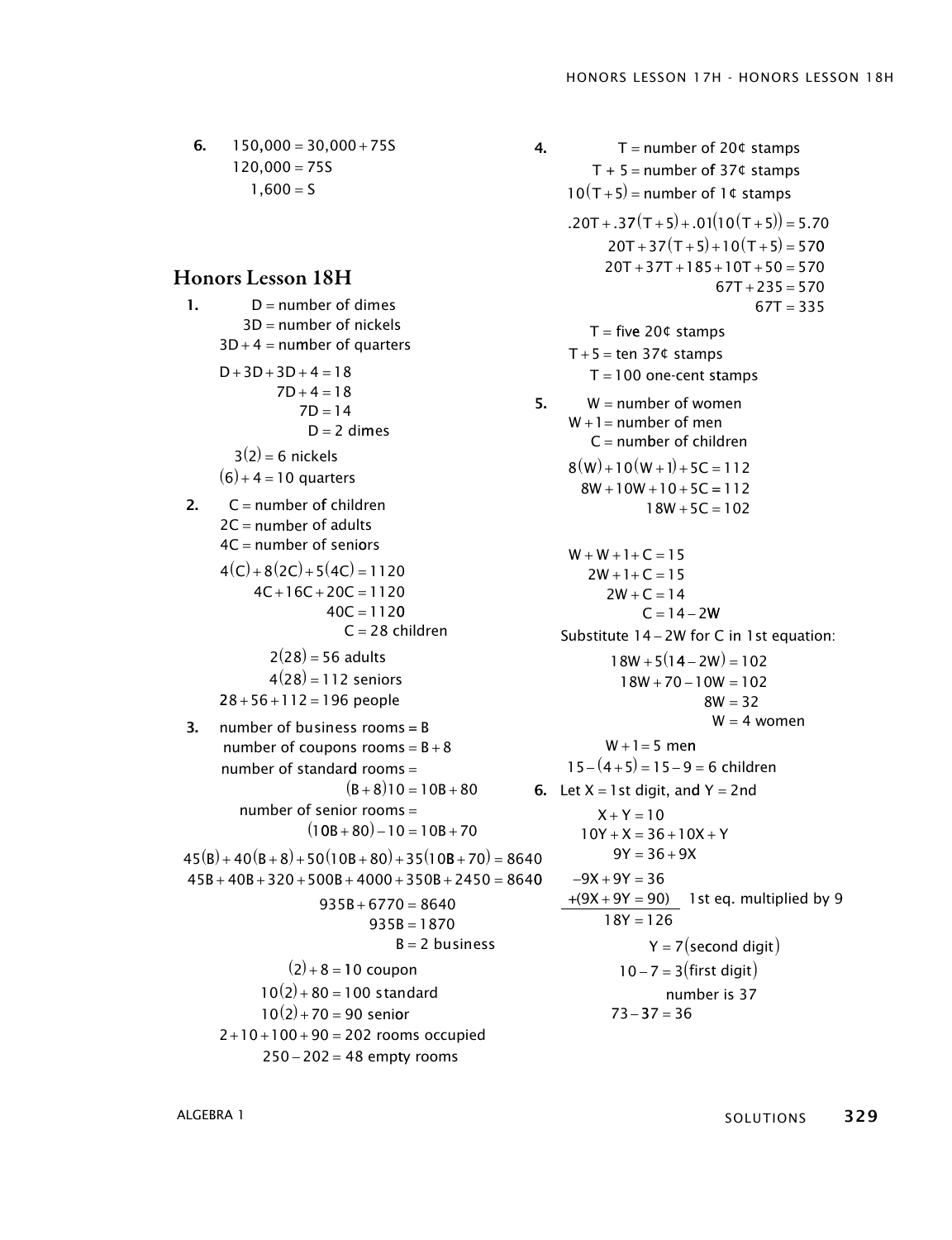

5. The rate of increase increases over time.

# Honors Lesson 20H

1.  $x = #$  of months; m = mass in grams

x m 0 1 2 3 4 200 100 50 25 12 5 .

- 2.  $200 g$
- 3. 1 month
- 4. 2 months
- 5.  $12.5 g$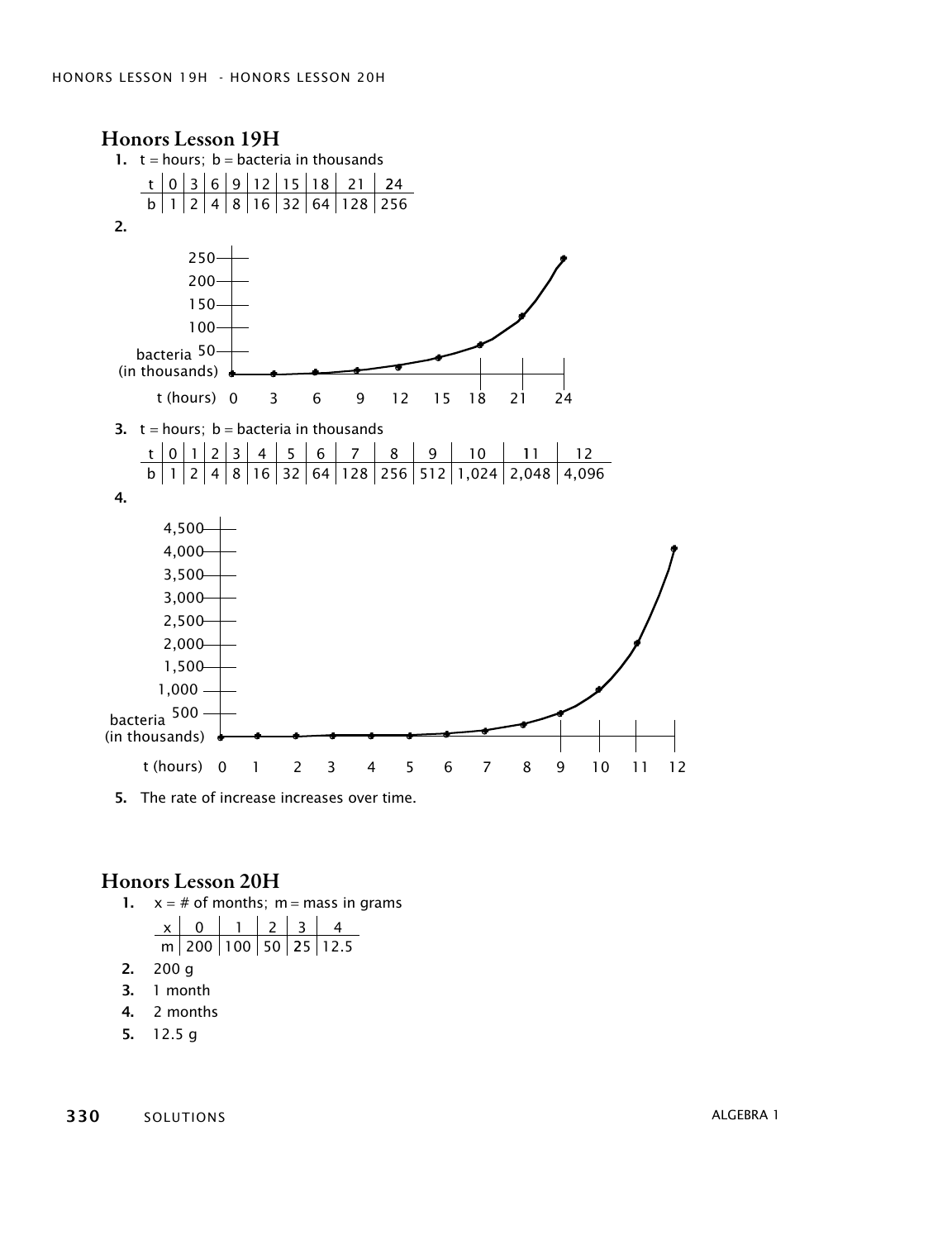

t (minutes) 0 10 20 30 40 50 60



ALGEBRA 1

5,000

solutions 331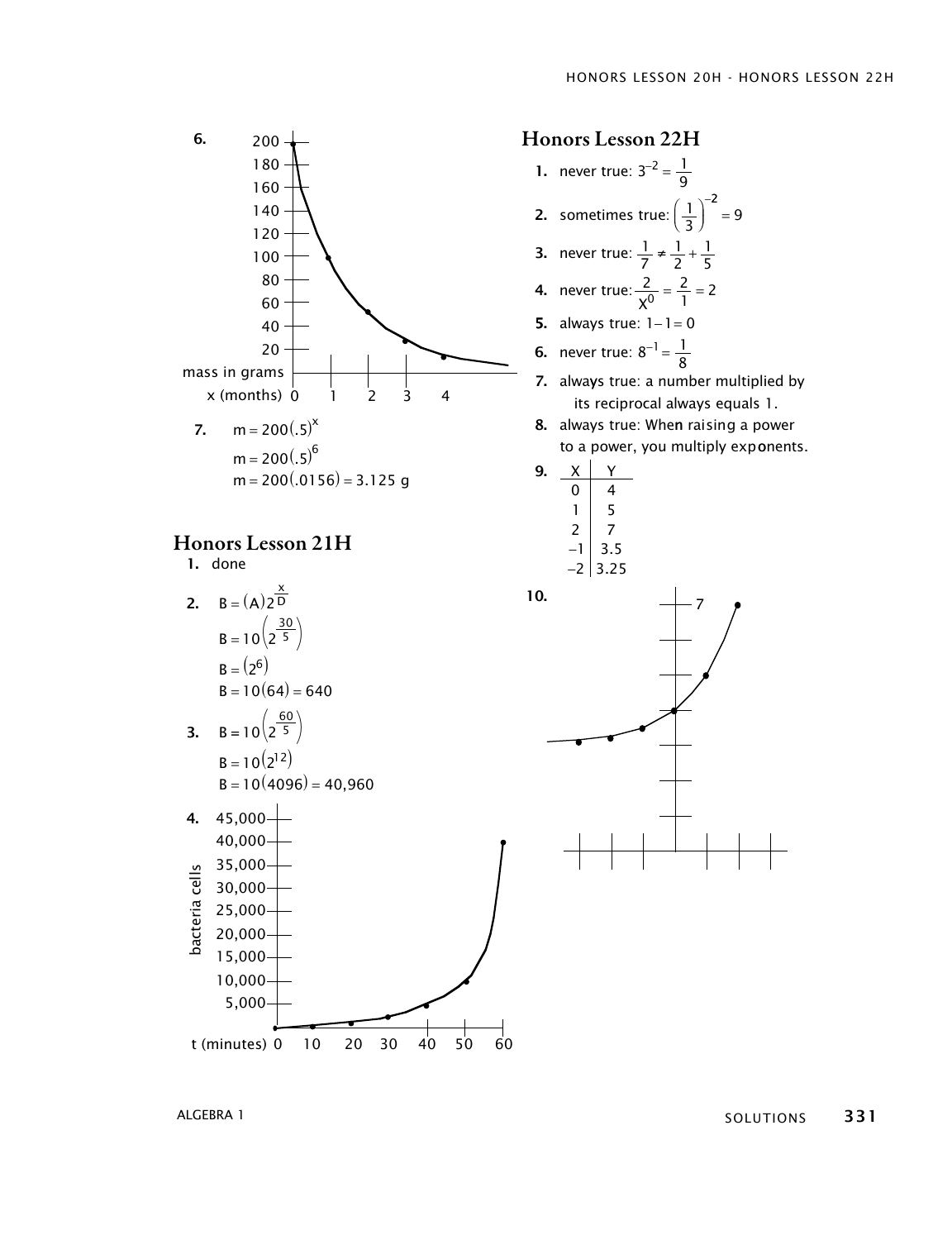

$$
A = \frac{1}{2} (2Y^2 - Y + 2Y - 1)
$$
  

$$
A = \frac{1}{2} (2Y^2 + Y - 1)
$$

4. 
$$
2X^{5}-3X^{4}+7X
$$

$$
X^{8}-2X^{4}+3X
$$

$$
X^{8}+2X^{5}-5X^{4}+10X
$$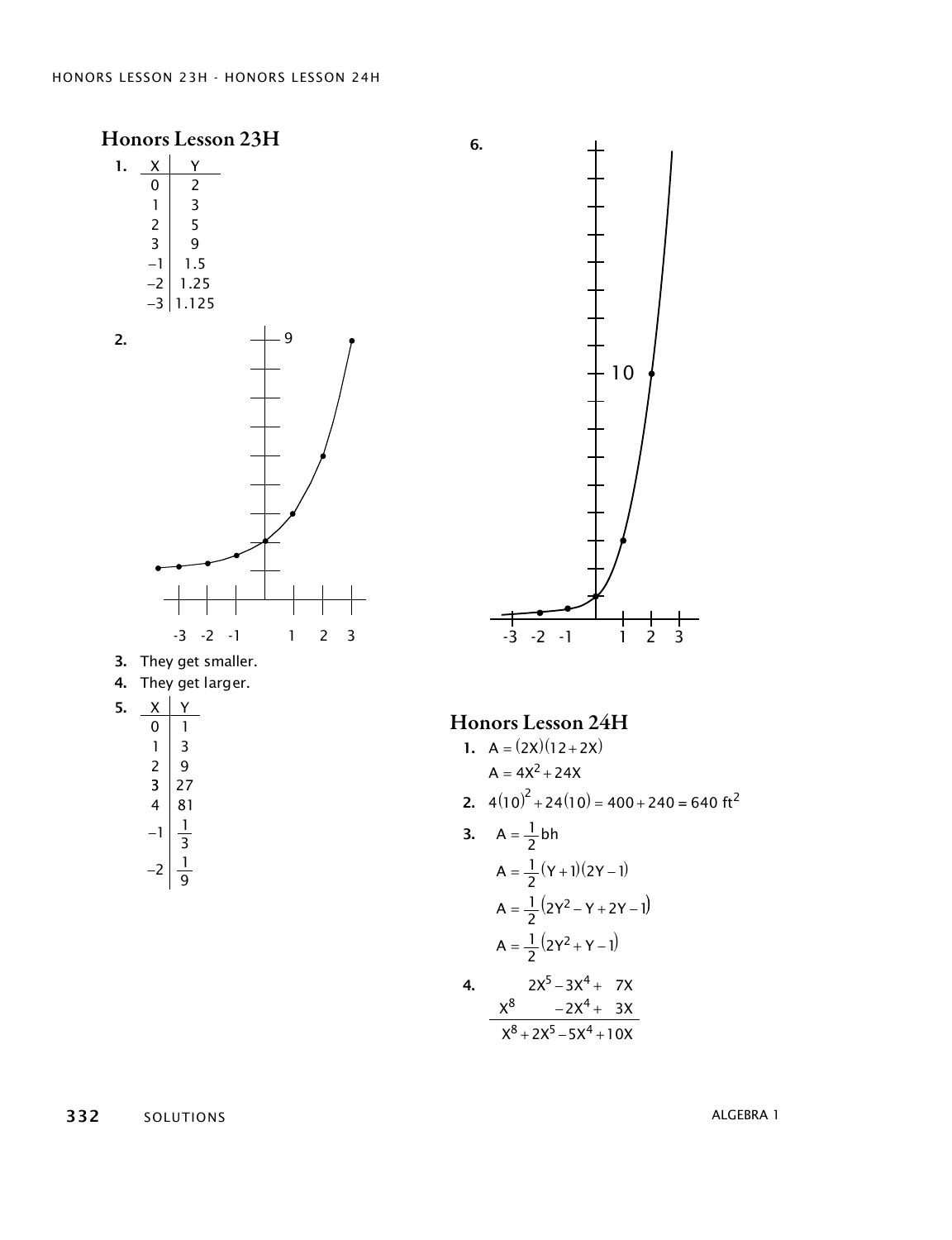5.   
\n
$$
6x^{4} + 8
$$
\n
$$
\frac{2x^{9} - 3x^{5} - 7x^{4} + 4x - 2}{2x^{9} - 3x^{5} - 1x^{4} + 4x + 6}
$$
\n6.   
\n
$$
5x^{3} - 7
$$
\n
$$
\frac{6x^{4} - 5x^{3} + 7}{6x^{4}}
$$
\n7.   
\n
$$
(2x^{2} + 7)(3x^{3} + x) =
$$
\n
$$
6x^{5} + 2x^{3} + 21x^{3} + 7x = 6x^{5} + 23x^{3} + 7x
$$
\n8. 
$$
(4x^{5} + 3)(x^{2} - 2) = 4x^{7} - 8x^{5} + 3x^{2} - 6
$$
\n9. 
$$
8x^{4}(7x^{5} - 2x^{3} + 3) = 56x^{9} - 16x^{7} + 24x^{4}
$$

#### Honors Lesson 25H

- 1.  $$12,200 \div 800 = $15.25$  profit per gun
- 2.  $P = $19.50(2,000) 3400$  $P = 39,000 - 3400$  $P = $35,600$
- 3.  $$35,600 \div 2,000 = $17.80$  per gun As long as fixed costs remain the same, selling more items means more profit per item
- 4. fixed  $costs = 1,500$  rent  $+1,600$  equipment  $+$  $(100\times4)$  electricity = \$3,500
	- $P = 19.50 3,500$  $P = 19.50(800) - 3,500$  $P = $12,100$
- 5.  $C = 3N + 500$  $R = 5N$
- 6.  $P = 5N (3N + 500)$  $P = 2N - 500$
- 7.  $P = 2(500) 500$  $P = 1,000 - 500 = $500$
- 8.  $P = 2N 500$  $P = 2(2,000) - 500$  $P = 4,000 - 500 = $3,500$

 $9. 0 = 2N - 500$  $500 = 2N$  $250 = N$ 250 boxes of candy must be sold in order to break even.

# Honors Lesson 26H

- 1.  $P = 100N (65N + 18,000)$  $P = 35N - 18,000$
- 2.  $P = 35(1,000) 18,000$  $P = 35,000 - 18,000$  $P = $17,000$
- **3.**  $$17,000 \div 1,000 = $17$  per item
- 4.  $P = 35(2,000) 18,000$  $P = 70,000 - 18,000$ \$52,000
- 5.  $$52,000 \div 2,000 = $26$  per item
- 6.  $0 = 35N 18,000$  $18,000 = 35N$ 514.29 (rounded) 515 items is break – even point 7.  $P = 50N - (30N + 10,000)$ 
	- $P = 20N 10,000$
	- $P = 20(1,000) 10,000$
	- $P = 20,000 10,000 = $10,000$
	- $$10,000 \div 1,000 = $10$  per case
- 8.  $P = 50N (30N + 10,000)$  $P = 20N - 10,000$  $P = 20(2,000) - 10,000$  $P = 40,000 - 10,000 = $30,000$  $$30,000 \div 2,000 = $15$  per case **9.**  $R = 50N$ . It is more . It is more  $C = 30N + 10,000$ R will equal C when:  $50N = 30N + 10,000$  $20N = 10,000$

 $N = 500$  cases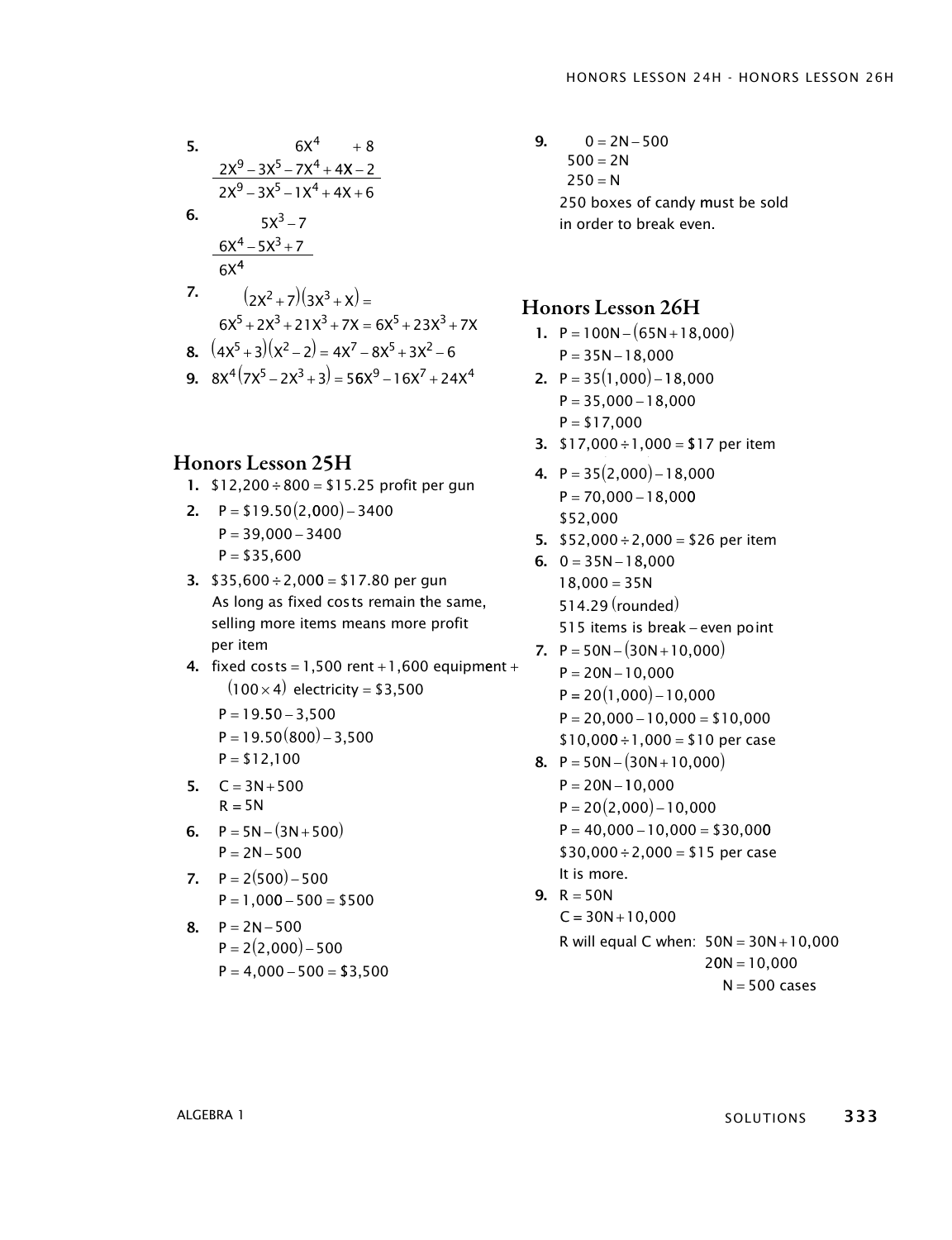Honors Lesson 27H

- 1.  $2(2A^2+1)$
- 2. not factorable
- 3. not factorable
- 4.  $8B(B^3 + 4)$
- 5. not factorable
- 6.  $(x+3)(2x+1)$





**9.** They get smaller. They get larger.

| 10. | х      |       |
|-----|--------|-------|
|     | 0      | 3     |
|     |        | 2.5   |
|     | 2<br>3 | 2.25  |
|     |        | 2.125 |
|     |        | 4     |
|     | 2      | 6     |
|     |        | N     |



12. They get smaller. They get larger.

# Honors Lesson 28H

1. 
$$
2x^3 - x^2 + 4x - 2 =
$$
  
\n $x^2(2x-1) + 2(2x-1) = (2x-1)(x^2 + 2)$   
\n2.  $3A^3 - 6A^2 - A + 2$ 

 $-3A^2(-A+2)+1(-A+2)=(-A+2)(-3A^2+1)$ 

3. 
$$
2B^3 + 3B^2 + 2B + 3 =
$$
  
\n $B^2(2B+3) + (2B+3) = (B^2 + 1)(2B+3)$ 

4. 
$$
2x^4 + 4x^3 - 3x - 6 =
$$
  
 $2x^3(x+2) - 3(x+2) = (2x^3 - 3)(x+2)$ 

5. 
$$
4Y^2 + 6Y - 2Y - 3 =
$$
  
\n $4Y^2 - 2Y + 6Y - 3 =$   
\n $2Y(2Y - 1) + 3(2Y - 1) =$   
\n $(2Y + 3)(2Y - 1)$ 

6. 
$$
6P^4 - 6P^3 + 14P^2 - 14P =
$$
  
\n $6P^3(P-1) + 14P(P-1) =$   
\n $(6P^3 + 14P)(P-1) = 2P(3P^2 + 7)(P-1)$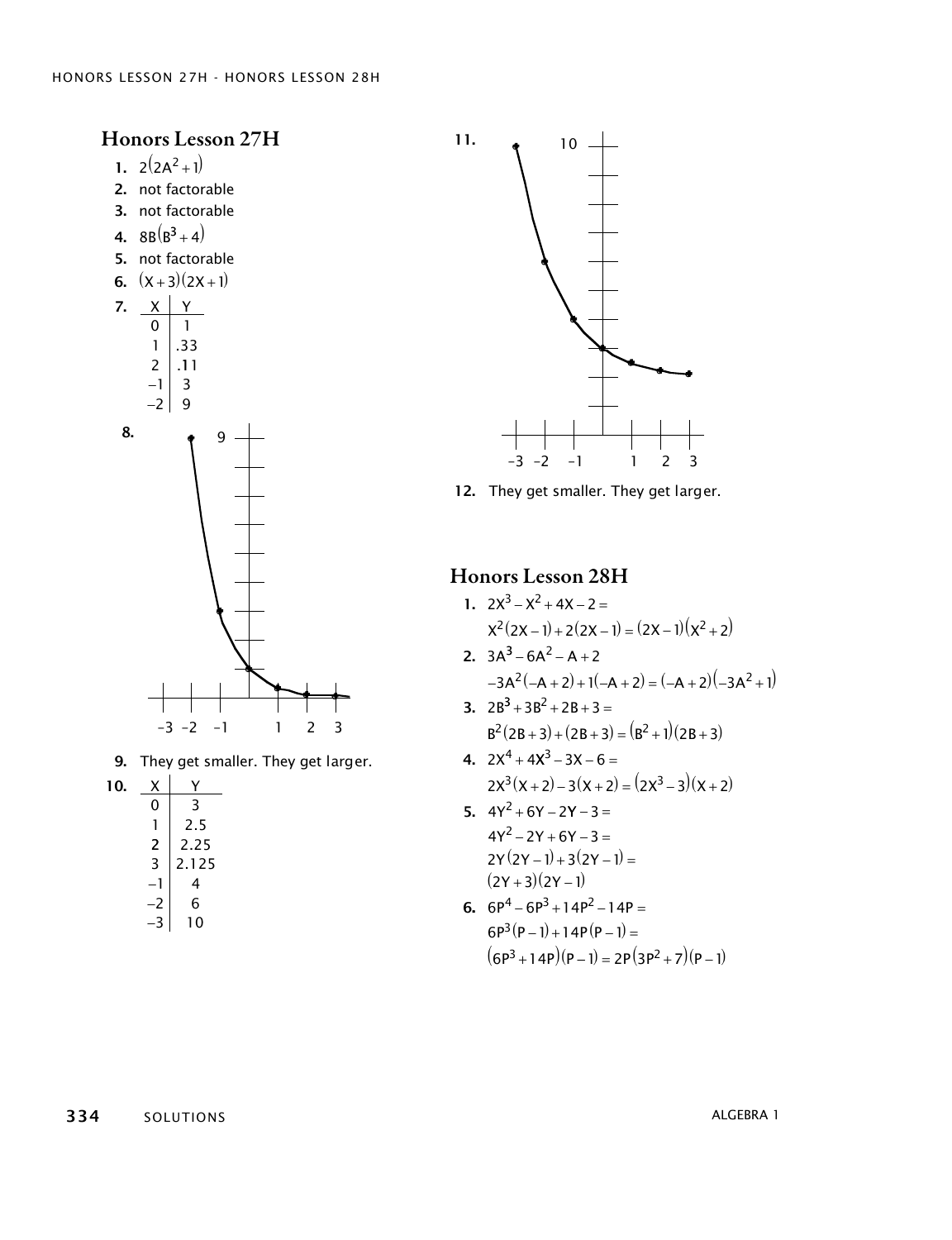7. 
$$
\frac{x^{3} + x^{2} - 2x}{x^{2} + 2x - 3} \cdot \frac{x + 3}{x^{2} + 2x} =
$$
\n
$$
\frac{x(x^{2} + x - 2)}{(x + 3)(x - 1)} \cdot \frac{x + 3}{x(x + 2)} =
$$
\n
$$
\frac{(x^{2} + x - 2)}{(x - 1)(x + 2)} =
$$
\n
$$
\frac{(x^{2} + x - 2)}{(x - 1)(x + 2)} = \frac{1}{1} = 1
$$
\n8. 
$$
\frac{x + 5}{x^{2} - 3x + 2} \div \frac{x^{2} + 3x}{x^{3} - x^{2} - 6x} =
$$
\n
$$
\frac{x + 5}{(x + 1)(x + 2)} \cdot \frac{x(x^{2} - x - 6)}{x(x - 3)} =
$$
\n
$$
\frac{x + 5}{(x + 1)(x + 2)} \cdot \frac{(x + 2)(x - 3)}{x - 3} =
$$
\n
$$
\frac{(x + 5)(x - 3)}{(x + 1)(x - 2)} = \frac{(x + 5)}{(x + 1)(x - 3)} =
$$

#### Honors Lesson 29H

1. 
$$
d = vt + 16t^{2}
$$

$$
96 = 16t + 16t^{2}
$$

$$
12 = 2t + 2t^{2}
$$

$$
2t^{2} + 2t - 12 = 0
$$

$$
(2t - 4)(t + 3) = 0
$$

$$
t = 2, t = -3
$$

−3 makes no sense, so t = 2 sec onds

2.  $77 + 3 = 80$ , so the rock was dropped from 80 ft above the water

$$
d = vt + 16t2
$$
  
\n
$$
80 = 8t + 16t2
$$
  
\n
$$
10 = t + 2t2
$$
  
\n
$$
2t2 + t - 10 = 0
$$
  
\n
$$
(2t + 5)(t - 2) = 0
$$
  
\n
$$
t = -2.5, 2
$$

−2.5 makes no sense, so t = 2 seconds

3.  $2000 - 80 = 1920$ so distance was 1,920 ft  $d = vt^2 + 16t^2$  $1920 = 32t + 16t^2$  $120 = 2t + t^2$  $t^2$  + 2t – 120 = 0  $(t+12)(t-10) = 0$ t = −12, 10 −12 makes no sense, so t = 10 seconds 4.  $d = vt + 16t^2$  $d = 10(4) + 16(4)^2$  $d = 40 + 16(16)$ 

#### Honors Lesson 30H

 $d = 40 + 256$ d = 296 ft

You may also use the unit multiplier method You may also use the unit multiplier method to <mark>g</mark>et your answer. Either method is fine.

- 1.  $300 \times 18 = 5,400$  in  $5,400 \div 12 = 450$  ft This can also be figur<mark>e</mark>d by writing 18 in as 1.5 ft and multiplying.
- **2.**  $50 \times 1.5$  ft = 75 ft  $30 \times 1.5$  ft = 45 ft  $length from #1 = 450 ft$  $450 \times 75 \times 45 = 1,518,750 \text{ ft}^3$
- **3.** 1 pace  $= 5$  ft  $5 \times 1000 = 5000$  ft in Roman mile It is shorter than m<mark>o</mark>dern mile.
- $4. \quad 5,280 \times 5,280 = 27,878,400$  $28,000,000$  ft<sup>2</sup> (rounded) one acre = 43,560  $\text{ft}^2(\text{from text})$  $28,000,000 \div 43,560 = 643$  mornings (rounded)
- 5. a yard 5. a yard
- 6.  $18 \times 2$  in = 36 in This is the number of inches short This is the number of inches short his measure is . his measure is .  $36 in = 3 ft$  $18 - 3 = 15$  ft = actual length of room
- 7. Answers will vary. 7. Answers will vary.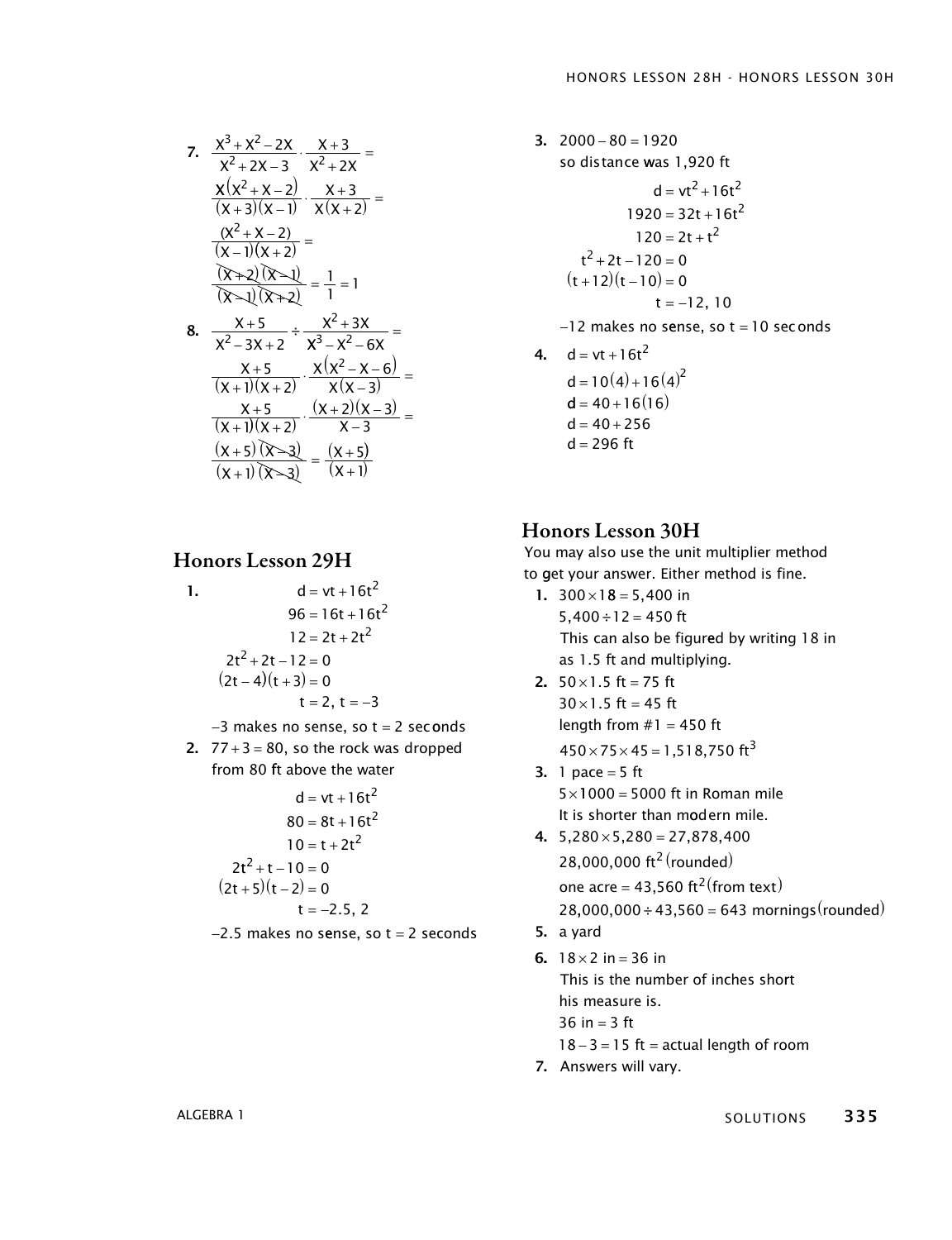# Honors Lesson 32H

- 1.  $2(1.008) + 16.00 = 18.02$  amu(rounded)
- **2.**  $22.0 + 1.008 + 12.0 + 3(16.00) =$ 83.0 amu(rounded)
- 3.  $1.008 + 35.5 = 36.5$  amu (rounded)
- **4.**  $12.0 + 2(16.00) = 44.0$  amu 5. hydrocholoric acid:  $36.5 \times 1.67 \times 10^{-24} = 6.10 \times 10^{-23}$  q

car bon dioxide:  $44.0\times1.67\times10^{-24} = 7.35\times10^{-23}$  g

6.  $4(12.0) + 10(1.008) + 16.00 = 74.08$  amu  $74.08 \times 1.67 \times 10^{-24} = 1.24 \times 10^{-22}$  g

Honors Lesson 31H

You may also have used the unit multipler method to get your answer. Either method is fine unless the directions specified using unit multipliers.

- 1. 20,000 $\times$ 3 = 60,000 mi  $60,000 \times 8 = 480,000$  furlongs
- $480 \div 10 = 48$  furlongs **2.** 1,920  $\div$  4 = 480 chains 48÷**8** = 6 mi
- **3.** 1 furlong  $=$  10 chains  $10 \times 4 = 40$  rods
- **4.**  $1 \text{ mi} \times \frac{8 \text{ furlongs}}{1 \text{ mi}}$ chains furlong yd 1 mi  $\bigcap$  1 furlong  $\bigcap$  1 chain 10 1 22  $\times\frac{10 \text{ chains}}{1 \text{ furlong}}\times\frac{22 \text{ yd}}{1 \text{ chain}}\times\frac{3}{1}$ ft yd
- = 5,280 feet 5. 14 pounds in a stone  $14 \times 2 = 28$  pounds in a quarter  $28 \times 4 = 112$  pounds in a hundredweight  $112 \times 20 = 2,240$  pounds in a ton heavier than an American ton
- **6.** 6,400  $lb \div 8 = 800$  gallons 800 gallons  $\div$  2 = 400 pecks 400 pecks $\div$  4 = 100 bushels
- 7.  $6,400 \div 2,240 = 2.86 \text{ tons}(\text{rounded})$

8. 
$$
\frac{1}{2}
$$
 bushel = 2 pecks  
2 pecks × 2 = 4 gal

4 gal  $\times$  8 = 32 lb

#### Honors Lesson 33H

- 1.  $225 \div 16 = 14$  remainder 1 1 E
- 2.  $888 \div 256 = 3$  remainder 120  $120 \div 16 = 7$  remainder 8 378
- 3.  $5 \times 256 = 1,280$
- 4.  $7 \times 256 + 5 \times 16 = 1,872$
- 5. A little bit of red, a little bit of green, and a lot of blue: since the amounts of red and green are insignificant, the result is blue.
- Remember that we are mixing light, 6. FFFFFF

not paint, so white is all colors mixed together.

7. blue − green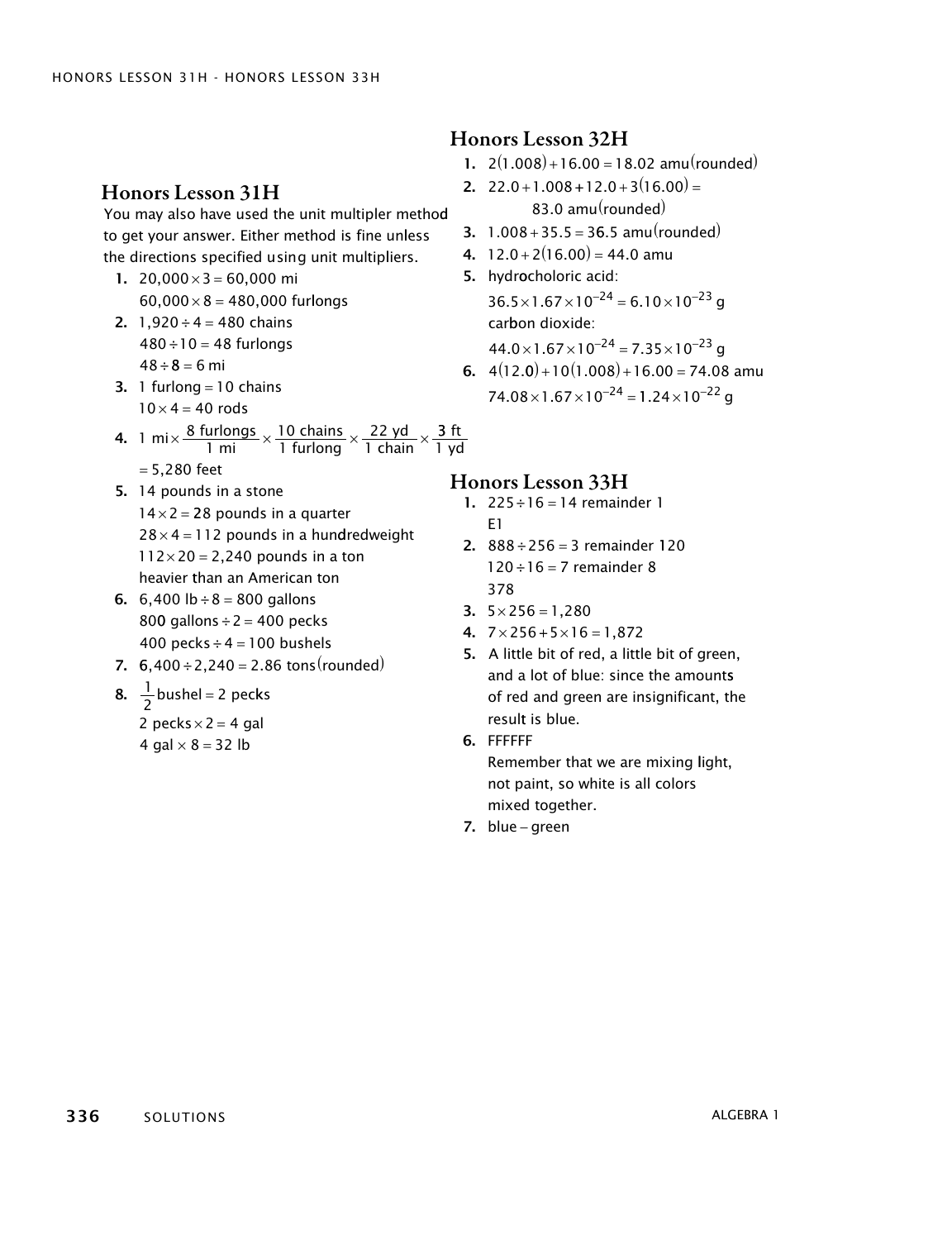#### Honors Lesson 34H

Each step was rounded using significant digits.

- 1.  $P^2 = 11.8^3$  $P^2 = 1640$  $P = \sqrt{1640} = 40.5$  A.U.  $40.5 \times 365 = 14,782.5 =$ 14,800 days using sig. digits
- 2. Most students know that Pluto is the furthest (former) planet from the sun, and that Mercury is closer to earth . Since this planet has an orbit siz e less than 1, it must be closer to the sun than the earth. So the answer is Mercury.
- 3.  $P^2 = 1.88^3$  $P^2 = 6.64$  $P = \sqrt{6.64} = 2.58$  A.U.  $2.58 \times 365 = 942$  days using sig. digits 4. P = 100 ÷ 365 ≈ .274

$$
274^{2} = A^{3}
$$
  
\n
$$
3 \overline{) .075} = A
$$
  
\n
$$
A = .422 A.U.
$$
  
\n
$$
.422 \times 9.3 \times 10^{7} = 3.925 \times 10^{7} \text{ mi}
$$
  
\n
$$
3.9 \times 10^{7} \text{ miles using sig. digits}
$$

#### Honors Lesson 35H

1. 
$$
2L+3W = 1,200
$$
  
\n $2L = 1,200-3W$   
\n $L = \frac{1,200-3W}{2}$   
\n $A = (\frac{1,200-3W}{2})(W)$   
\n $= \frac{-3W^2+1,200W}{2}$   
\n $= -\frac{3}{2}W^2+600W$   
\n $h = \frac{-600}{(2)(-\frac{3}{2})} = \frac{-600}{-3} = 200$   
\n $k = \frac{-3(200)^2+1,200(200)}{2}$   
\n $= \frac{-120,000+240,000}{2}$   
\n $= \frac{120,000}{2} = 60,000 \text{ ft}^2$   
\n60,000 ÷ 200 = 300 ft  
\ndimensions with maximum area: 200 ft × 300 ft  
\n2.  $2L+2W = 1,200$ 

$$
2L = 1,200 - 3W
$$
  
\n
$$
L = 600 - W
$$
  
\n
$$
A = (600 - W)(W) = -W^2 + 600W
$$
  
\n
$$
h = \frac{600}{2(-1)} = 300
$$
  
\n
$$
k = -(300)^2 + 600(300)
$$
  
\n
$$
= -90,000 + 180,000 = 90,000 \text{ ft}^2
$$

 $90,000 \div 300 = 300$  ft

dimensions with maximum area: 300 ft  $\times$  300 ft